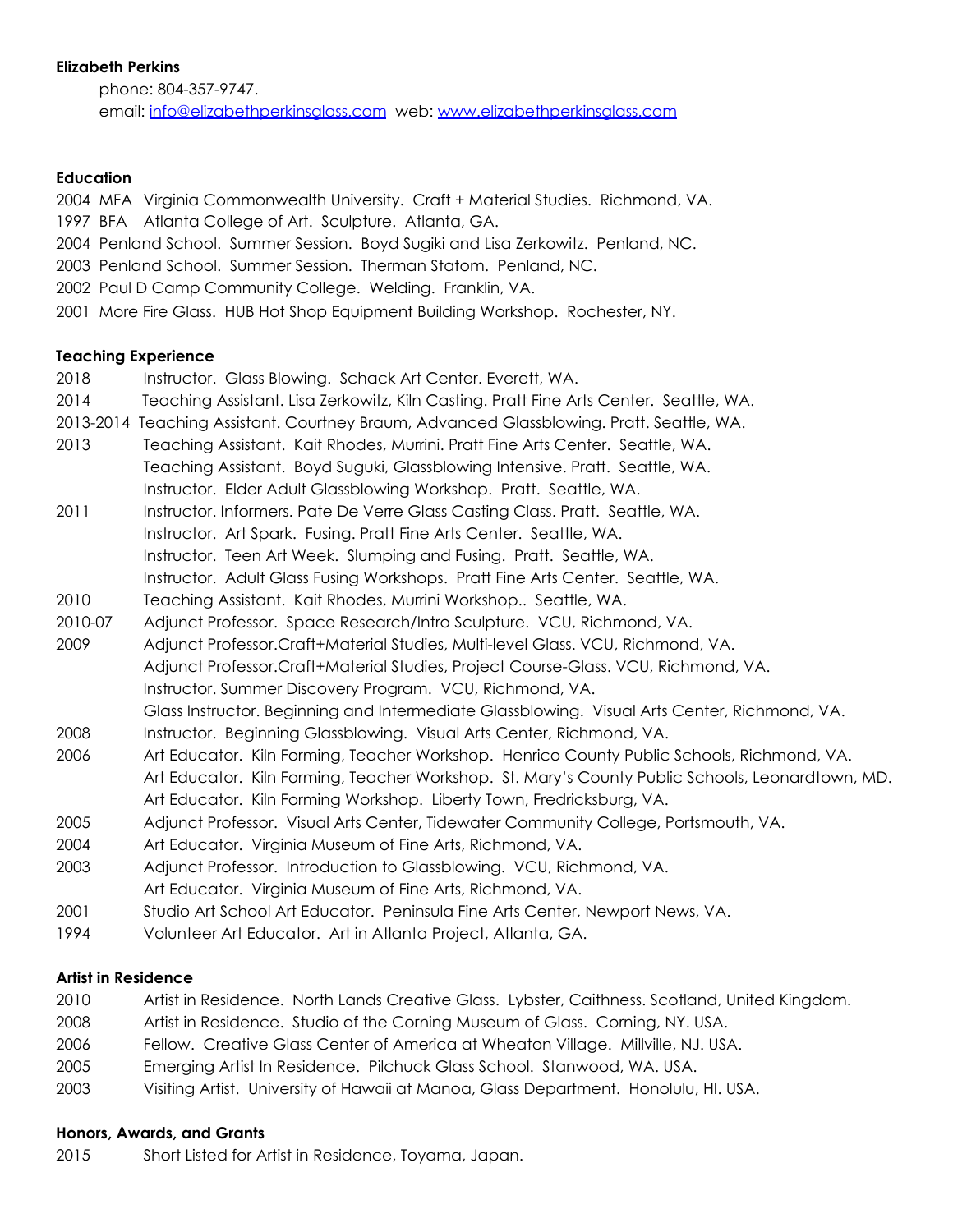- 2010 LEAP Award Finalist. The Society for Contemporary Crafts. Pittsburgh, PA.
- 2004-03 Partial Tuition Scholarship. Virginia Commonwealth University. Richmond, VA. Partial Tuition Scholarship. Penland School. Penland, NC.
- 2003 Travel Grant. VCU, Richmond, VA.
- 2001 Best In Show. Peninsula Glass Guild Juried Exhibition. Charles Taylor Arts Center, Hampton, VA.
- 1996 Honorable Mention. ACA Student Juried Exhibition. Atlanta College of Art Gallery, Atlanta, GA.
- 1996-93 Artistic Merit Scholarship. Atlanta College of Art. Atlanta, GA.

### **Artist Talks and Demonstrations**

- 2010 Pate De Verre Demonstration. Pratt Fine Arts Center open house. Pratt, Seattle, WA. Lecture. Time Span Museum and Arts Center. Helmsdale, Sutherland. Scotland, United Kingdom. Lecture. Caithness Horizons. Thurso, Caithness. Scotland, United Kingdom.
- 2008 Lecture. The Studio of the Corning Museum of Glass. Corning, NY.
- 2005 Lecture and Glass Blowing Demonstration. Creative Glass Center of America. Millville, NJ.
- 2003 Lecture and Glass Blowing Demonstration. Glass Department, U of H at Manoa. Honolulu, HI. Lecture. Charles H. Taylor Arts Center. Hampton, VA.

### **Solo Exhibitions**

- 2017 a(f)i(ormations). Project Diana, The Alice Gallery, Seattle, WA
- 2010 Be Mine. Quirk Gallery, Richmond, VA.
- 2009 Other-selves and Kinfolk. Charles Taylor Arts Center, Hampton, VA.
- 2003 Elizabeth Perkins: Recollections. Charles Taylor Arts Center, Hampton, VA.

### **Selected Group Exhibitions**

- 2017 Making Our Mark, Bellevue Arts Museum, Bellevue, WA.
- 2012 Beyond Tradition: Contemporary Glass in a Museum Environment. Horizons, Caithness, Scotland, UK.
- 2011 Purge: Rebecca Chernow, Elizabeth Perkins, Jean Prominski. SOIL, Seattle, WA.
- 2010 Home/Away. Quatre Bras Gallery. Lybster, Caithness. Scotland, United Kingdom. Mel Douglas, Josefina Munoz, Elizabeth Perkins, Louise Tait.
- 2009 Craft + Design Show: Quirk Gallery. Virginia Science Museum, Richmond, VA.
	- Generously Odd: Craft Now. Loudoun House Gallery. Lexington Art League, Lexington, KY. Curator: Travis Townsend.
		- The Art of Fine Craft. LUX Center for the Arts & Elder Gallery. Nebraska Wesleyan U, Lincoln, NE. Jurors: Jason Briggs, Victoria Goro-Rapoport, Jess Starkel, Sonya Clark.
		- Art & Artifice. Sawhill Gallery, James Madison University, Harrisonburg, VA. Curators: Dr. Howard Risatti, Steven Glass.
		- BIGG: Breakthrough Ideas In Global Glass. OSU Urban Arts Space & Hawk Gallery, Columbus, OH. Jurors: Lino Tagliapietra ,Tina Oldknow, Tom Hawk.
- 2008 Sleight of Hand. Gallery 5, Richmond, VA.
	- Jurors: Kathy Emerson, Steven Glass, Natalya Pinchuk.
	- Group Exhibition. Second Floor, Reynolds Gallery, Richmond, VA.
	- Searchlight Artist's: American Craft Council Show. Baltimore Convention Center, Baltimore, MD.
- 2007 Palimpsest Studio Opening. Bumpass, VA.
- 2006 One Monument Avenue Exhibition. 1 Monument Ave, Richmond, VA.
- 2005 Pilchuck: The 15th Year of Emerging Artists in Residence. Friesen Gallery, Seattle, WA.
- Fellows Exhibition. The Gallery of Fine Craft At Wheaton Village, Millville, NJ.
- James Warwick Jones and Elizabeth Perkins. This Century Gallery. Williamsburg, VA.
- 2004 Artists Working at Pilchuck, Fall 2004. Pilchuck Gallery, Stanwood, WA.
- Master of Fine Arts Thesis Exhibition. Anderson Gallery, Richmond, VA.
- 2003 Wo(a)nder. .FAB Gallery, Richmond, VA.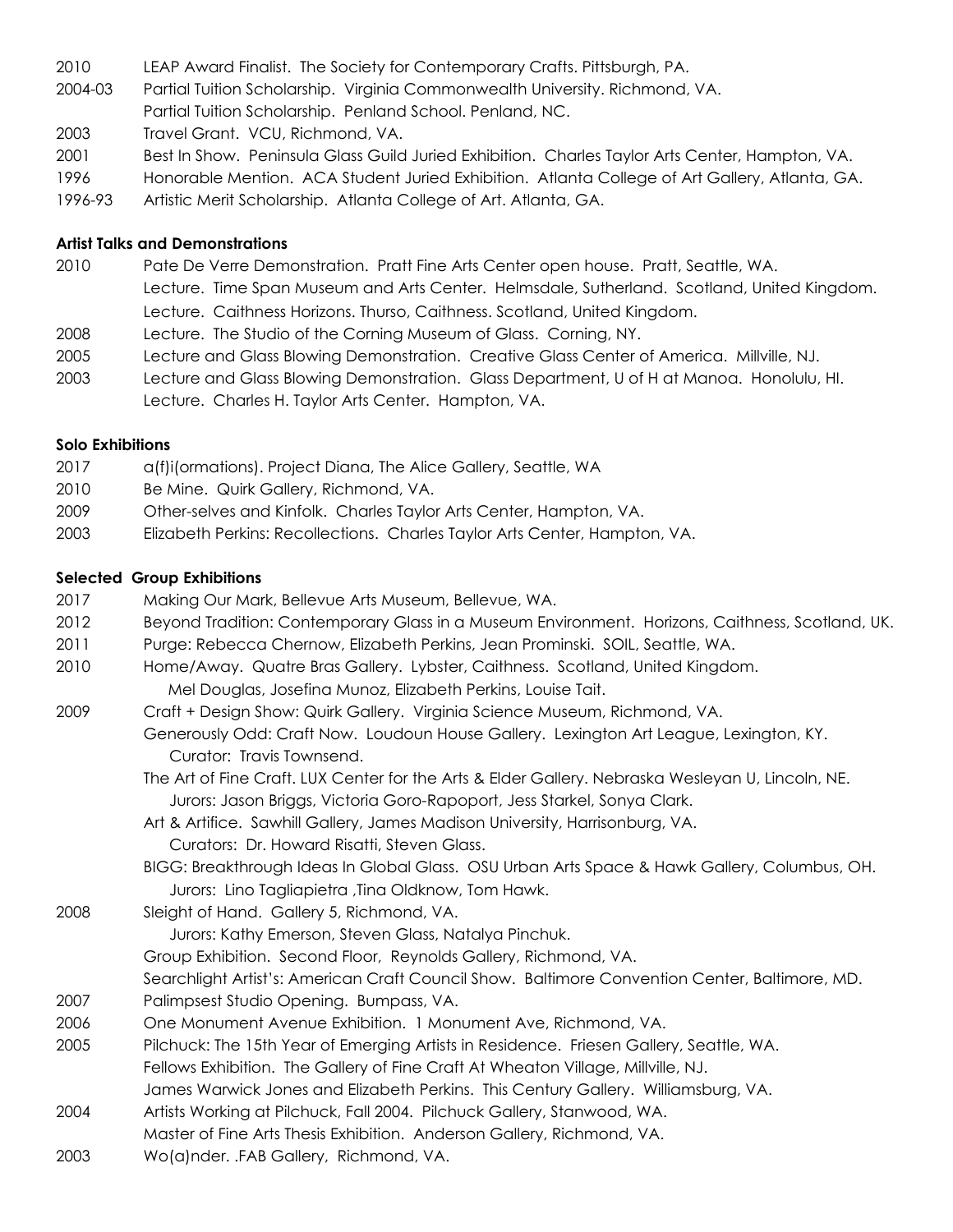|      | Megan Biddle, Elizabeth Perkins, Sayaka Suzuki, Tim Wagner                                                     |
|------|----------------------------------------------------------------------------------------------------------------|
|      | Graduate Candidacy Exhibition. Polka Dot Gallery, Richmond, VA.                                                |
| 2002 | 16th Peninsula Glass Guild Juried Exhibition. Charles Taylor Arts Center, Hampton, VA.<br>Juror: Ruth Summers. |
|      | First Year Graduate Exhibition. Bradford Gallery, Richmond, VA.                                                |
| 2001 | Small Works By Virginia Artists. Peninsula Fine Arts Center, Newport News, VA.                                 |
|      | 15th Peninsula Glass Guild Exhibition. Charles Taylor Arts Center. Hampton, VA.<br>Juror: Lucartha Kohler.     |
|      | Glass Odyssey. Rawls Museum Arts, Courtland, VA. Juror: Kat Allison.                                           |
| 2000 | Peninsula Glass Guild Exhibition. Towne Bank, VA Beach, VA.                                                    |
|      | Glass Invitational. Crystallo, Williamsburg, VA.                                                               |
|      | 14th Peninsula Glass Guild Exhibition. Charles Taylor Arts Center. Hampton, VA.<br>Juror: Gale Marie Levine.   |
| 1998 | Isle of Wight Arts League Exhibition. The Collage Gallery and Artists Studios, Smithfield, VA.                 |
| 1997 | Degrees of Excellence. Colony Square, Atlanta, GA.                                                             |
|      | Erotikos. The Old Highland Bakery, Alternative Space, Atlanta, GA.                                             |
|      | Emergence: Danielle Paz and Elizabeth Perkins. Gallery 100, Atlanta, GA.                                       |
| 1996 | 200x200. New Visions Gallery, Atlanta, GA.                                                                     |
|      | Raw. Gallery 100, Atlanta, GA.                                                                                 |
|      | Atlanta College of Art Student Juried Exhibition. Atlanta, GA.                                                 |
|      | Juror: Teresa Bramlette, Nexus Contemporary.                                                                   |

## **Commissions and Collections**

2010 Loren White, Seattle, WA. Bruce DeWitt, Wick, Scotland, UK. Vaughn Garland and Traci Horne, Richmond, VA. Jacqueline Crowley, Richmond, VA. Ben Jones Sasso and Maggie Sasso, Madison, WI. Jason Hackett and Cindy Myron, Richmond, VA. Nathan Tersteeg and Debbie Quick, Richmond, VA.

2009 The Valentine Museum, Richmond, VA. Keith Kissee, Richmond, VA.

2008 Leigh and Charles Merinoff, New York, NY. Riddick House, Virginia Commonwealth University, Richmond, VA. Corina Shirlip and Anthony Brozna, Richmond, VA. Richard Mills, Seattle, WA. Suzanne Joyner, NY, NY, and Switzerland.

2005 Elizabeth Mears, Fairfax, VA. Mary Bullock, Los Angeles, CA. Connie Carol, Richmond, VA.

# **Bibliography & Publications**

- 2017 Chihuly, New York Botanical Gardens. pg 47. Delmonico Books-Prestel.
- 2010 New Glass Review. Corning Museum. Pilchuck Glass School 32nd Annual Auction
- 2009 Breakthrough Ideas in Global Glass, Exhibition Catalog. OSU and Urban Art Space. Daily Press, "At a Glance: Glass Artists Fill Art Center", Mark St. John Erickson. Best Invention Ever of the Day, blog spot.
- 2008 NOTCOT.org. Rae. Washington City Papers. New Wave, and we're not talking the 80's, blog spot.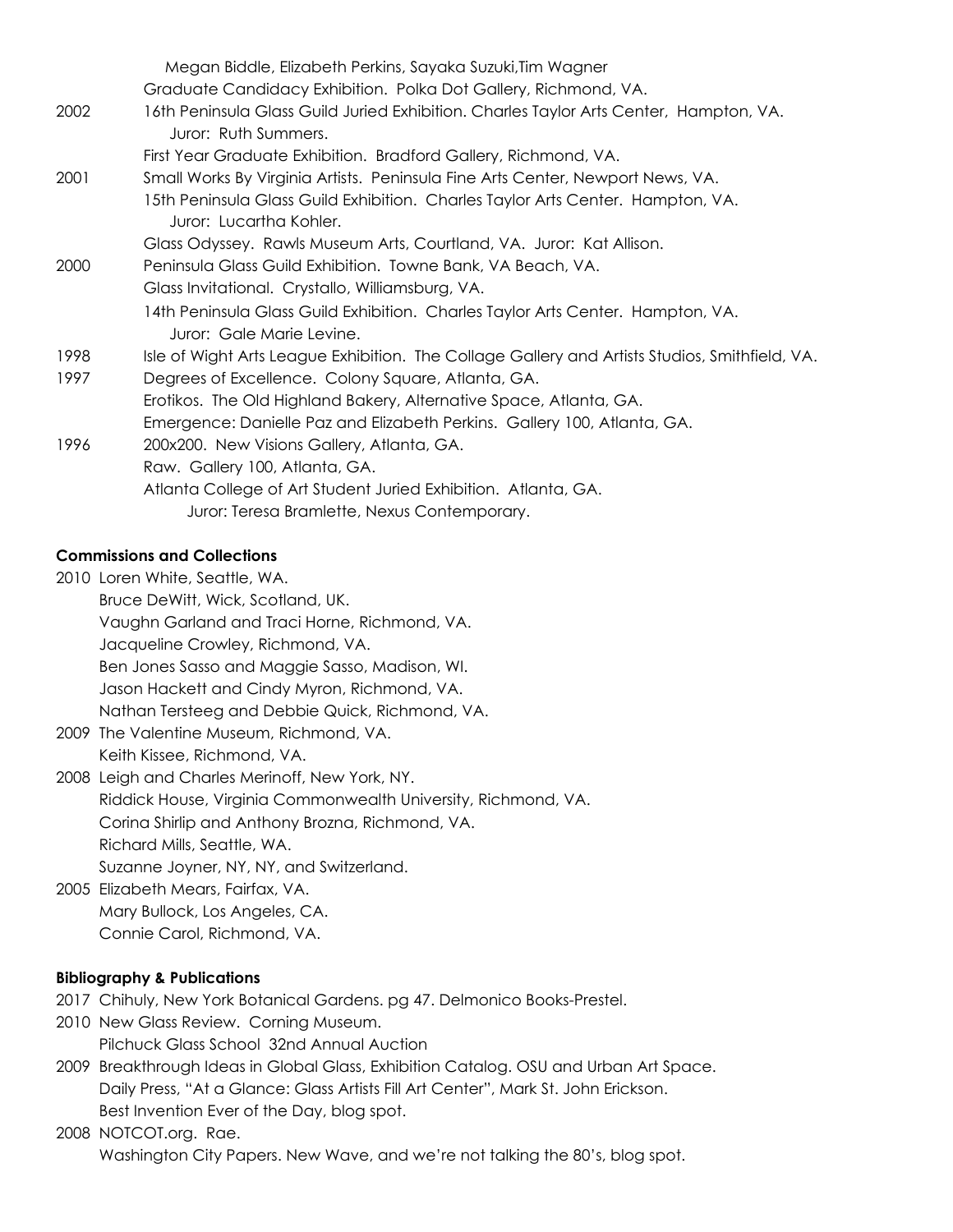Pilchuck Glass School 30th Annual Auction Catalog. Pilchuck Glass School. Roadside Scholar: Stuff I Found on the Highway of Life, blog spot. Hillbilly Savants: Red Eyes, blog spot. Uniform Studio Journal, blog spot. We Bees Buzz, blog spot. Gosh Darn Knit , blog spot. Urban Glass Auction Catalog, Urban Glass. 2006 Artist as Catalyst. Essay, Robin Rice. Creative Glass Center of America. 2005 Pilchuck Glass School 28th Annual Auction Catalogs. Pilchuck Glass School. New Glass Review 26. Corning Museum. 2004 New Glass Review 25. Corning Museum. Pilchuck Glass School 27th Annual Auction Catalogs. Pilchuck Glass School. MFA Thesis Exhibition Catalog. Essay, Gregory Volk. Style Weekly, "16th Peninsula Glass Guild Exhibition", Linda McGreevy. Diversions, "Elizabeth Perkins: Recollections", Nicole Benson.

2003 Diversions, "16th PGG Exhibition & Elizabeth Perkins", Nicole Benson. Diversions, "Bravo!", Deborah Barell. *Daily Press, "Cinderella's Among Us*", Mark St. John Ericson.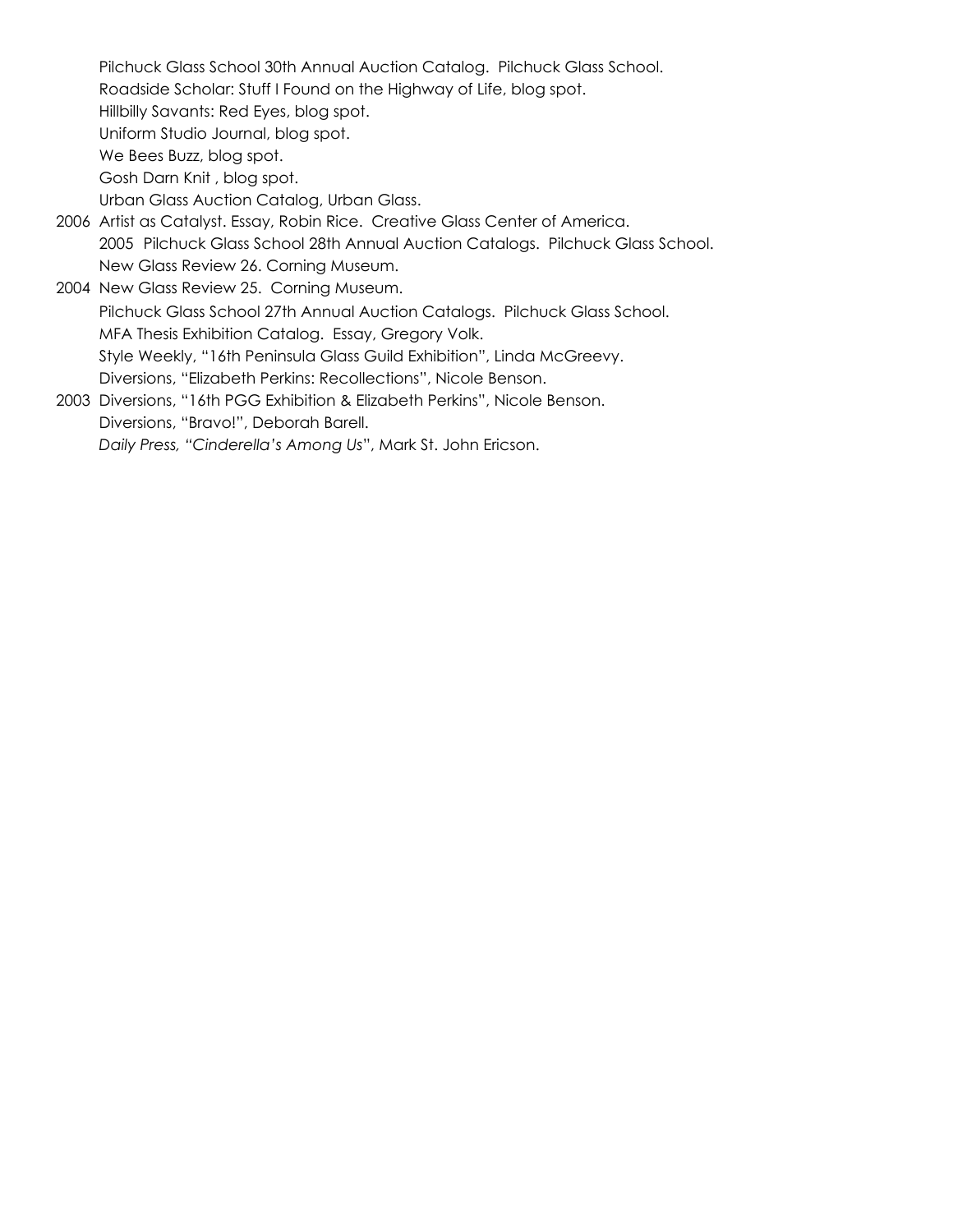## **Professional Arts Experience**

| 2020-06     | 2020-2013 Self Employed Business Owner. Half Full Glass. Seattle, WA.<br>Studio Artist.                      |
|-------------|--------------------------------------------------------------------------------------------------------------|
| 2017        | Studio Art Production Assistant, Chihuly Inc., Seattle, WA.                                                  |
|             | Mock-Up Assistant                                                                                            |
|             | Maker's Mark Distillery Exhibition                                                                           |
|             | Crimson and Chestnut Fiori Boat                                                                              |
|             | Sapphire and Platinum Waterdrop Tower                                                                        |
|             | Amber and New Oak Chandelier                                                                                 |
|             | <b>New York Botanical Gardens</b>                                                                            |
|             | Art Park, Koda Study #2                                                                                      |
|             | Art Park, Koda Study #3                                                                                      |
|             | Union Square Triangle Public Art Sculpture                                                                   |
|             | Rose Crystal Tower                                                                                           |
|             | <b>Installation Assistant</b>                                                                                |
|             | New York Botanical Gardens Exhibition                                                                        |
|             | Scarlet and Yellow Icicle Tower                                                                              |
|             | Sol de Citron (Yellow Sun)                                                                                   |
|             | Art Park, Koda Study #2                                                                                      |
|             | Art Park, Koda Study #3                                                                                      |
|             | <b>Palazzo Ducale Tower</b>                                                                                  |
|             | Sapphire Star (Blue Star)                                                                                    |
|             | De-installation Assistant                                                                                    |
|             | Maker's Mark Distillery Exhibition                                                                           |
|             | <b>Registration Assistant</b>                                                                                |
|             | Warehouse merger of all registered glassworks and yearly audit.                                              |
|             | Merger of all Chihuly Workshop print collection with Chihuly Inc.                                            |
|             | Studio Warehouse Assistant. Chihuly Inc., Tacoma, WA.                                                        |
|             | <b>Exhibition Furniture Inventory Management</b>                                                             |
|             | <b>Inventory Transfer</b>                                                                                    |
|             | Art packing and shipping between Portside and Ballard facilities                                             |
|             | Art packing and shipping to exhibits and clients                                                             |
|             | 2017-2016   Studio Art Production Assistant, Steve Hirt, Seattle, WA                                         |
|             | Block 41, Glass Chandelier.                                                                                  |
| 2016        | Corning Museum of Glass with Celebrity Cruise Lines.                                                         |
|             | Glass Demonstrator and Narrator at Sea:                                                                      |
|             | Greece, Turkey, Italy France, Spain, Croatia,                                                                |
| $2015 - 14$ | Alaska, Hawaii, Tahiti, French Polynesia,                                                                    |
|             | New Zealand, and Australia.                                                                                  |
| 2016        | Consultant. NK Woodworking. Seattle, WA.                                                                     |
|             | Compiled detailed, extensive, and accurate research and feasibility for an expansion of a glass<br>$\bullet$ |
|             | division to Nathie Katzoff's current company.                                                                |
|             | Consultant for the contractual glass jobs he had at the time. Sought bids from companies for<br>$\bullet$    |
|             | glass projects and worked with current glass contractors.                                                    |
|             | Fabricator of glass samples for clients for proposed glass projects.<br>$\bullet$                            |
| 2016-13     | Glass Assistant. Martin Blank Studios LLC. Seattle, WA.                                                      |
|             | Steam Portraits: fountain project components for Manhattan 2016.                                             |
|             | Sculptural Figures and Wheat.                                                                                |
|             | $\sim$ + $\sim$ $\sim$ $\sim$ $\sim$ $\sim$ $\sim$                                                           |

Lotus Series.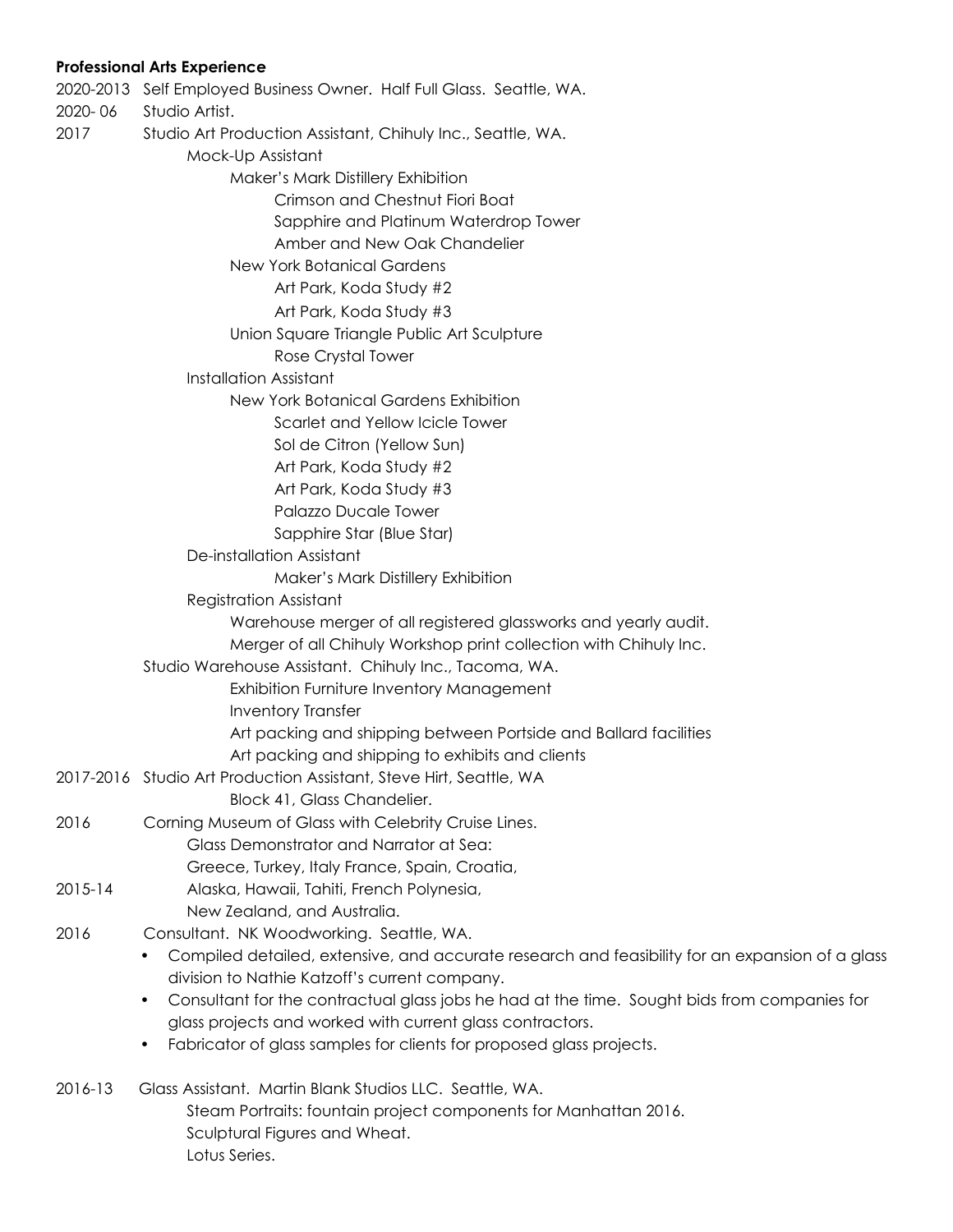Crystal Skin Series.

Chihuly Sea Forms Series: R & D team, 2015-14.

Chihuly Marlborough Gallery exhibition work, 2015.

- 2016-13 Administrative Support/Studio Assistant. Martin Blank Studios LLC. Seattle, WA.
	- Supported Martin in artist's writings for galleries, lectures, commission proposals and helped create presentations through iMac video in combination with PowerPoint to support current and future projects.
	- Researched possible future gallery representation and commission projects.
	- Coordinated and packed all art work as well as the shipping and delivery between the artist, his galleries, clients, and collectors.
	- Organized and maintained general office files.
	- Managed and updated artist's digital portfolios.
	- Assisted in the production and mock-up of the artist's work.
	- Prepared the studio for client reviews and studio visits and presented an introduction of the artist and the studio to his visitors.
	- Participated in sales in conjunction with the gallerists during those events.
	- Provided additional support and follow up through email or telephone calls to the gallerist or client when needed or requested.
	- Provided minimal support in metal fabrication, cold-working, and the application of protective coatings.

## 2014-13 Emcee. Museum of Glass. Tacoma, WA.

- 2013-10 Glass Production Assistant. Glass Artist, Dehanna Jones. Seattle, WA.
- 2011-12 Glass Production Assistant. Glassybaby LLC. Seattle, WA.
- 2011-10 Studio Assistant. Sculptor and Glass Caster, Mary Van Cline. Seattle, WA.
- 2010-09 Studio Assistant. Sculptors Liz King and Carlton Newton. Richmond, VA.
- 2009-06 Glass Assistant. Kiara Pelissier. Richmond, VA.
- Artist Assistantship. Pilchuck Glass School. Stanwood, WA.
- 2006 Artists Assistant. Neptune Limited Edition Project.
	- Paul Dipasquale, Sculptor. Richmond, VA.
- 2005 Production Assistant, Plasterer. HBO Mini Series, John Adams. Produced by Steven Spielberg and Tom Hanks.
- 2001 Glass Assistant. Pantera Glass. Norfolk, VA.
- 1998-97 Glass Apprentice. Jamestown Glasshouse. Jamestown, VA.

## **Upper Management, Middle Management and Arts Administrative Positions**

2016-15 Hot Shop Manager. Martin Blank Studios LLC, Seattle, WA.

- Scheduled hotshop rentals and annealers with strong planning skills and attention to detail.
- Managed and received payments and issued billing and receiving documents/invoicing.
- Excellent communication skills: verbal, written, electronic.
- Ability to work independently and as part of a team in a fast-paced environment with changing priorities.
- Prepared and reported payroll for 3 employees that I managed that helped to support the hotshop.
- Managed the hotshop to include ordering supplies, as well as ordering and monitoring glass usage, oxygen, and propane levels as well as all hotshop consumables.
- Maintained the physical shop to include first on call for power outages for the furnace, repairing all equipment and tools, programming annealers, training renters on opening and closing procedures.
- Composed correspondence to managed employees and to hotshop renters.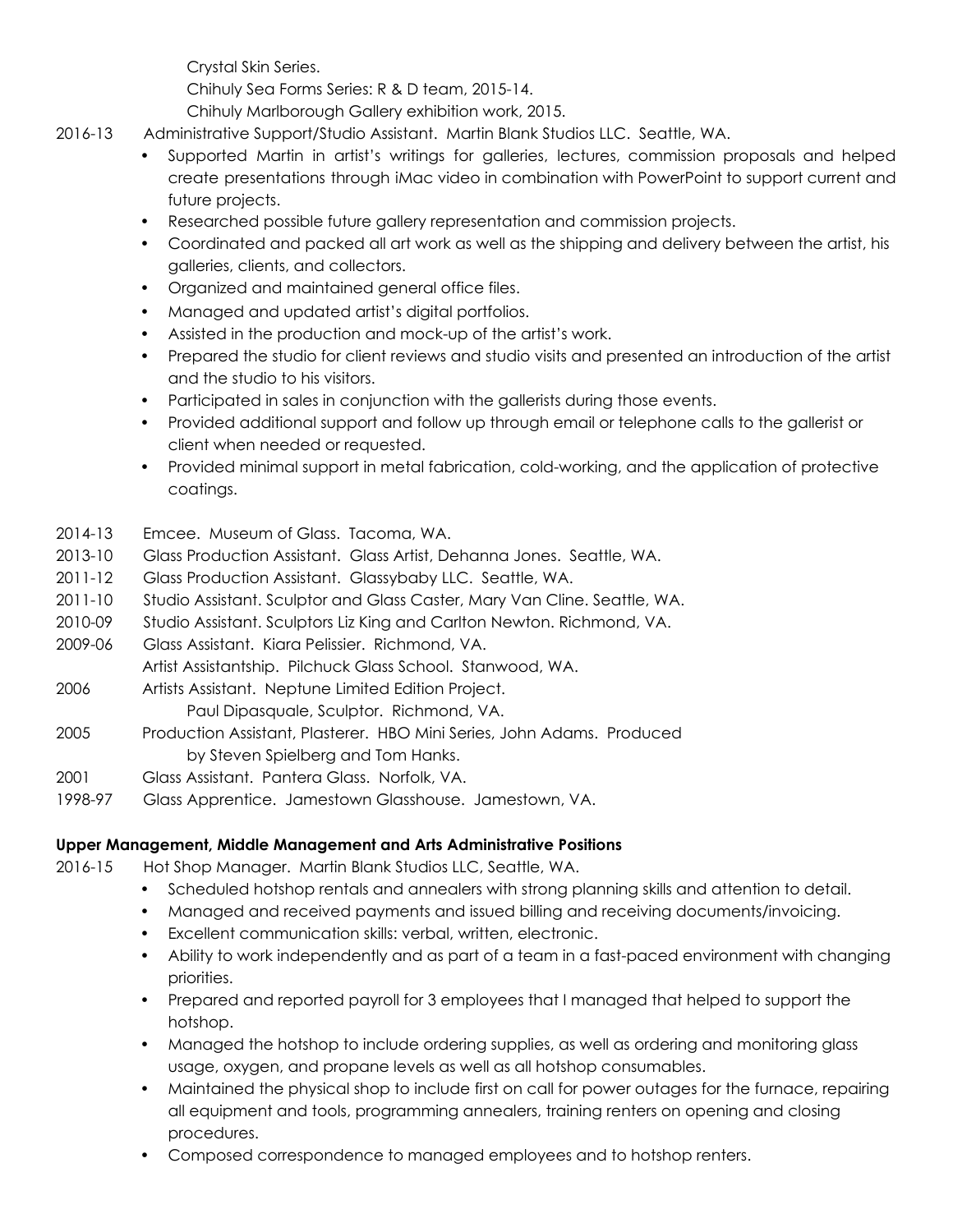- Managed schedules and hotshop usage calendars using google calendars which directly linked to the Martin Blank Studios Hotshop Rental page of his professional website.
- 2014-13 Furnace Keeper and Studio Support. Martin Blank Studios LLC. Seattle, WA.
- 2008 Assistant to Partner. ECO Supply Center. Richmond, VA.
	- Client research, development, and solicitation. Included composing correspondence and coordination of meetings and coordinating presentation luncheons on and off site.
	- Managed Anthony's calendar and researched his travel arrangements.
	- Use of software system and databases that tracked client history, jobs, and interactions making it easy to follow up with clients by email or telephone or to forward on information to the appropriate staff with sensitivity.
	- Provided excellent communication skills: verbal, in writing, and electronically
	- Strong planning skills; attention to detail.
	- Ability to work independently and as part of a team in a fast-paced business dedicated to green building and green building supplies.
	- Opening and distributing mail, expediting shipments; stuffing and mailing correspondence for open house events.

2002 Interim Director. Rawls Museum Arts. Courtland, VA.

- Led the museum and board.
- Directed the museum on an interim basis with a staff of 2 to include an Accountant and an Education Director in conjunction with a Board of Directors.
- Directed Board meetings.
- Writing and submitting cyclical grant proposals for programming and exhibitions
- Implementing and managing museum budget
- Writing and distributed the museums newsletter and mailings.
- Managing the membership database, memberships and renewals.
- Developed a volunteer program to support the vision of the museum its board.
- Promoted and marketed the museum through on and offsite events and participation in consortiums.
- Organized, managed, and maintained day to day operations of the museum.
- Implemented scheduled exhibitions.
- Created and tracked artist loan agreements.
- Correspondence between artists, and museums for traveling exhibitions.
- Management of a permanent collection.
- Management of all data bases with the exception of those used for accounting.
- Provided excellent communication skills: verbal, written, electronic.
- Strong leadership and planning skills with attention to detail.
- Ability to lead, work independently and as part of a team in a fast-paced, non-profit environment.
- Planned meetings
- Preparation of all documents excluding accounting reports and those of the education department.
- Coordinated all activities excluding those of the education department.
- Assisted Board members with requests and needs.

2002- 00 Visitor Services Coordinator. Peninsula Fine Arts Center. Newport News, VA.

Visitor Services Assistant. Peninsula Fine Arts Center. Newport News, VA.

- Supported a staff of 8 to include the Executive Director, Exhibitions Curator, Education Director and Education Assistant, Marketing Director, Registrar/Studio School Director, the Development Director and Accountant.
- Managed the Visitor Services Assistant Staff of 4 and the volunteer program which helped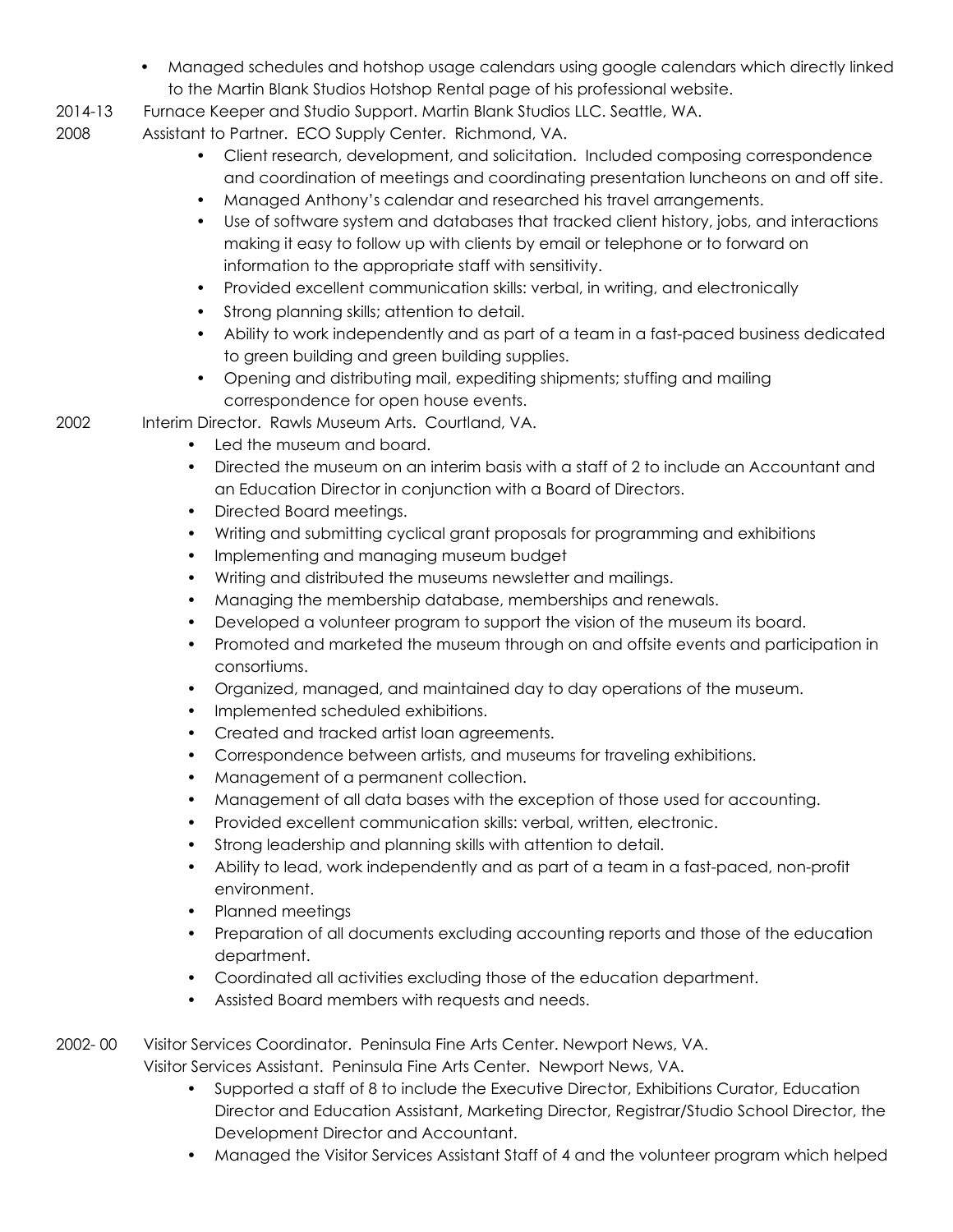to further support the staff, board, and art center programming.

- Acted as "first responder" to visitors and incoming phone calls and emails; checking voicemails and handling or forwarding, as appropriate; following up on requests and responding to basic inquiries.
- Excellent communication skills: verbal, written, electronic.
- Would compose correspondence for departments. Collected and compiled data for standard and custom reports for staff members.
- Checked fax machine daily.
- Updated outgoing voicemail message for holidays, special events and special exhibitions.
- Sent mass emails for assigned projects.
- Strong planning skills; attention to detail.
- Ability to work independently and as part of a team in a fast-paced, non-profit environment, with constant change in priorities and deadlines.
- Correspondence to board members, staff, artists, and students.
- Mail: Opened and distributed mail. Assisting with mailing lists and management thereof, generated labels, stuffed, and expedited shipping of mass mailings, membership, membership renewal, marketing initiatives, development programming, and studio art school catalogs.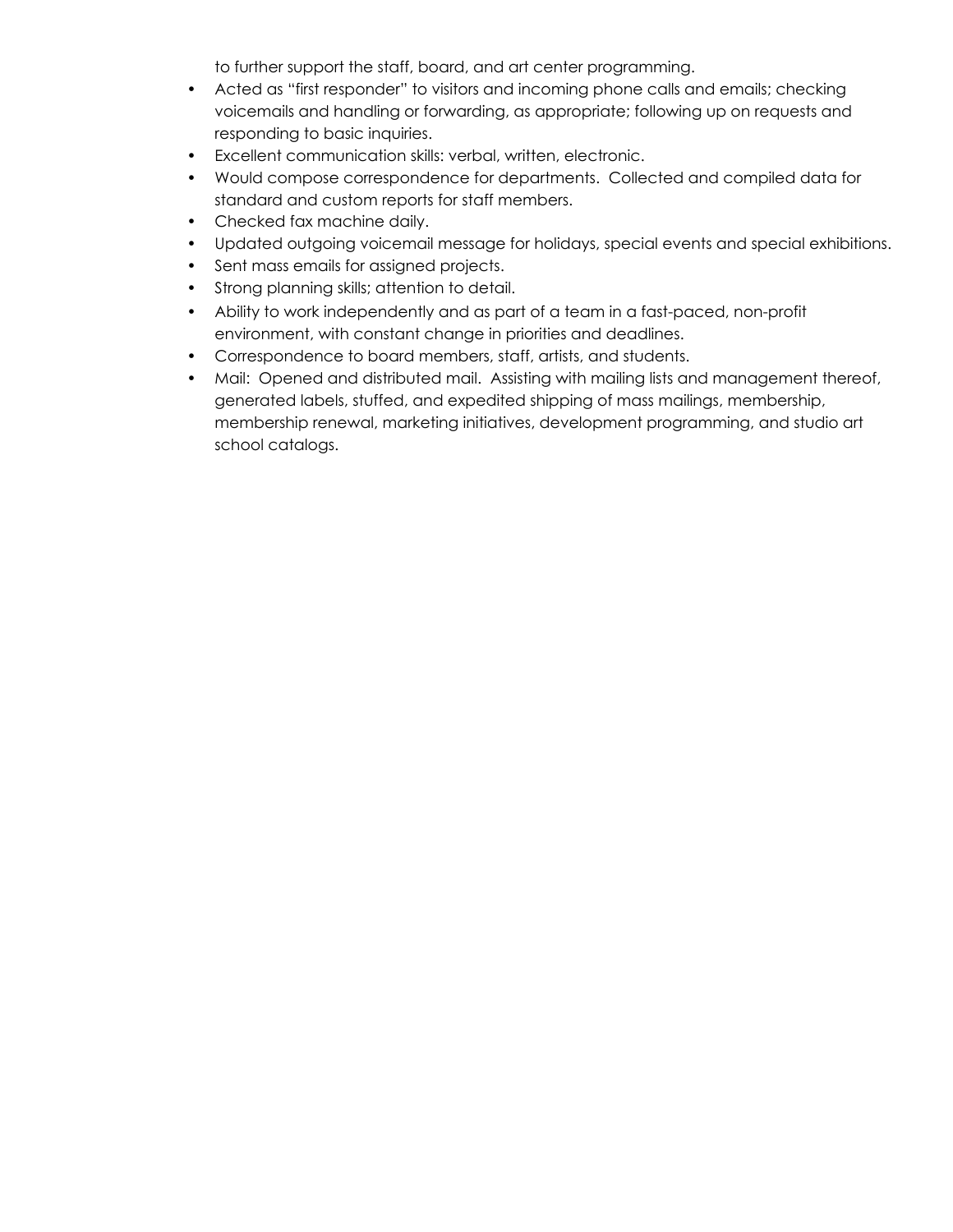## **Specific Administrative Support for each department: Exhibitions department**-

- Use of artist database for exhibition mailings.
- Received, reconciled and reported funds for special exhibitions admissions.
- Generated exhibition attendance reports.
- Coordinated docent training and trained docents.

## **Development department**-

- Supported member and donor database management and mailings.
- Registered new members and received and reconciled money for membership and membership renewal.
- Provided follow through on membership renewal, solicited new membership.
- Participated in development initiatives to include sponsorship benefit tracking in relation to developmental fundraising activities and events.
- Assisting with developmental activities and events.
- Prepared documents for development solicitation and edited documents for staff. **Studio Art School/registration department-**
- Received and submitting studio art school class registration and payment. **Executive department-**
- Created bulleted list for staff in support of board and staff meetings.
- Expedited board meeting minutes as given by board secretary and reported to appropriate staff.
- Conducted Board Meeting date reminders by email and phone. **Education Department-**
- Supported the Hands on for Kids Gallery and other off-site educational activities as an educator and fabricator.
- 1996-94 Gallery Assistant. Atlanta College of Art Gallery. Atlanta, GA.
- 1995 Gallery Assistant/Internship. New Visions Gallery. Atlanta, GA.

### **Materials Know How & Technical Abilities**

Glass. Blowing: Off-hand including traditional and non-traditional, Multiple blow mold techniques both hot and cold.

Casting: Hot Casting, Sand Casting, Kiln Casting to include open and closed molds as well as Pate de Verre.

Slumping and fusing.

Cold working.

Hot Shop Maintenance: Building and maintaining hotshop equipment.

Operation and programming of kiln and furnace controllers.

Mold Making. Rubber, Silicone, Ceramic, Plaster,

Plaster/Silica and other various investment bodies.

Plaster. Casting and carving. Mold making.

Fabric. Hand and machine stitching. Hand dying. Felting.

Metal. Welding: Shielded Metal Arc Welding (Arc Welding),

Gas Metal Arc Welding (MIG). Solder, Braze, Forge.

Small Metals. Fabrication: basic shaping, cutting, silver smithing.

Ceramic. Slip casting. Hand building.

Wood. Very basic carving and fabrication.

Basic knowledge, utilization and maintenance of power and hand tools. Photography: Digital, Manual.

Basic Electric.